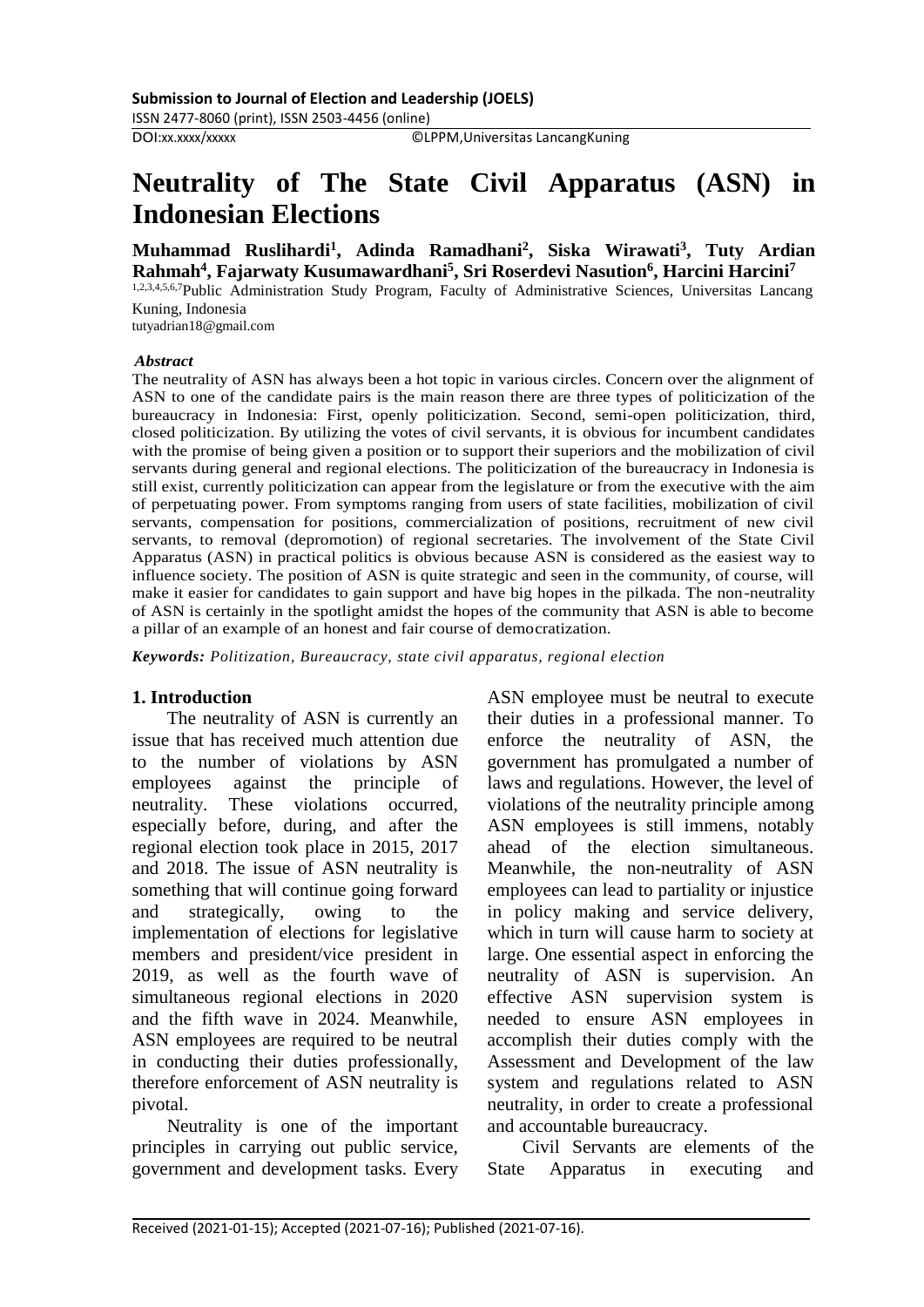effectuating government and development in efforts framework to achieve national goals. As for efforts to settle these National goals, it is vital to have civil servants who are full of loyalty and obedience to Pancasila, the 1945 Constitution, the State, and the Government. The role of civil servants is the primary subject in a bureaucracy that has a specific role to be able to carry out state and government tasks.

In this case, the work pattern of Civil Servants is a major element in the creation of professional, fair and equitable services to society. The position of Civil Servants as an element of the state apparatus serves the community and has a loyalty mentality to the state. This implies Civil Servants are required to be neutral from the influence of all groups and political parties and not discriminate against public services.

In relation with the issue of neutrality of Civil Servants, as stated in Law number 43 of 1999 concerning Personnel Principles which strictly regulates the Neutrality of Employees in government as mentioned in article 3 which states that in the position and duties referred to in paragraph (1), Civil Servants must be unbiased from the influence of all political groups and parties and not be discriminatory in providing public services. To ensure the neutrality of Civil Servants as pointed out to in paragraph (2), Civil Servants are prohibited from becoming members and / or administrators of political parties.

Attaining an apolitical bureaucracy in Election is not a mere matter, in Siak Regency for example, in the 2011 regional elections there were many problems in the implementation of elections, one of which was the neutrality of the bureaucracy. The neutrality of the bureaucracy in the Siak Regency Government should be questioned after the phenomenon of many civil servant's partialities within the Siak Regency Government scope to one of the regional head candidate pairs such Syamsuar-Alfedri, the phenomenon of alignment with the pair number 3 is seen in various moments or ceremonial activities in various places. Likely the Rebana Performance in Tualang Sub-district Hall, PGRI Gathering in Sungai Mandau District, Education Quality Seminar and PGRI Anniversary in Tualang and Sungai Apit Districts.

Indeed, what must be emphasized to prohibit Civil Servants from being involved in Direct Regional Election that is in the context of being a participant, both as a candidate for Regional Head and a campaign team supporting the Regional Head. They disposed themselves on one side, it is their's that should be "forbidden". Since they decided to become Civil Servants (PNS) their only side was people interest. They must serve for the people, not for the sake of one or two groups or one or two interests.

Thus, if they are involved as the organizing committee for the Regional Head Election, they are allowed. In the Regional Autonomy government, numerous civil servants abuse their authority. For example, in the implementation of direct regional head elections, abuse of authority often arises. The bureaucracy here is used as a political machine to win the Incumbent.

Democracy is one of the systems used in the Indonesian state. Democracy is the voice of the people. That is, the people determine sovereignty and regulate the direction of the political journey of a country and government. Democracy explains the principle that every human being has the same rights and obligations under government law. Every individual plays a vital role in a democratic system therefore that the concept of human rights is closely related to democratic principles. Democracy is believed to be a system that reflects political mechanisms and is considered capable of assuring a government that is responsive to the wishes of its citizens. As the main condition for the creation of a universal democratic order is general elections.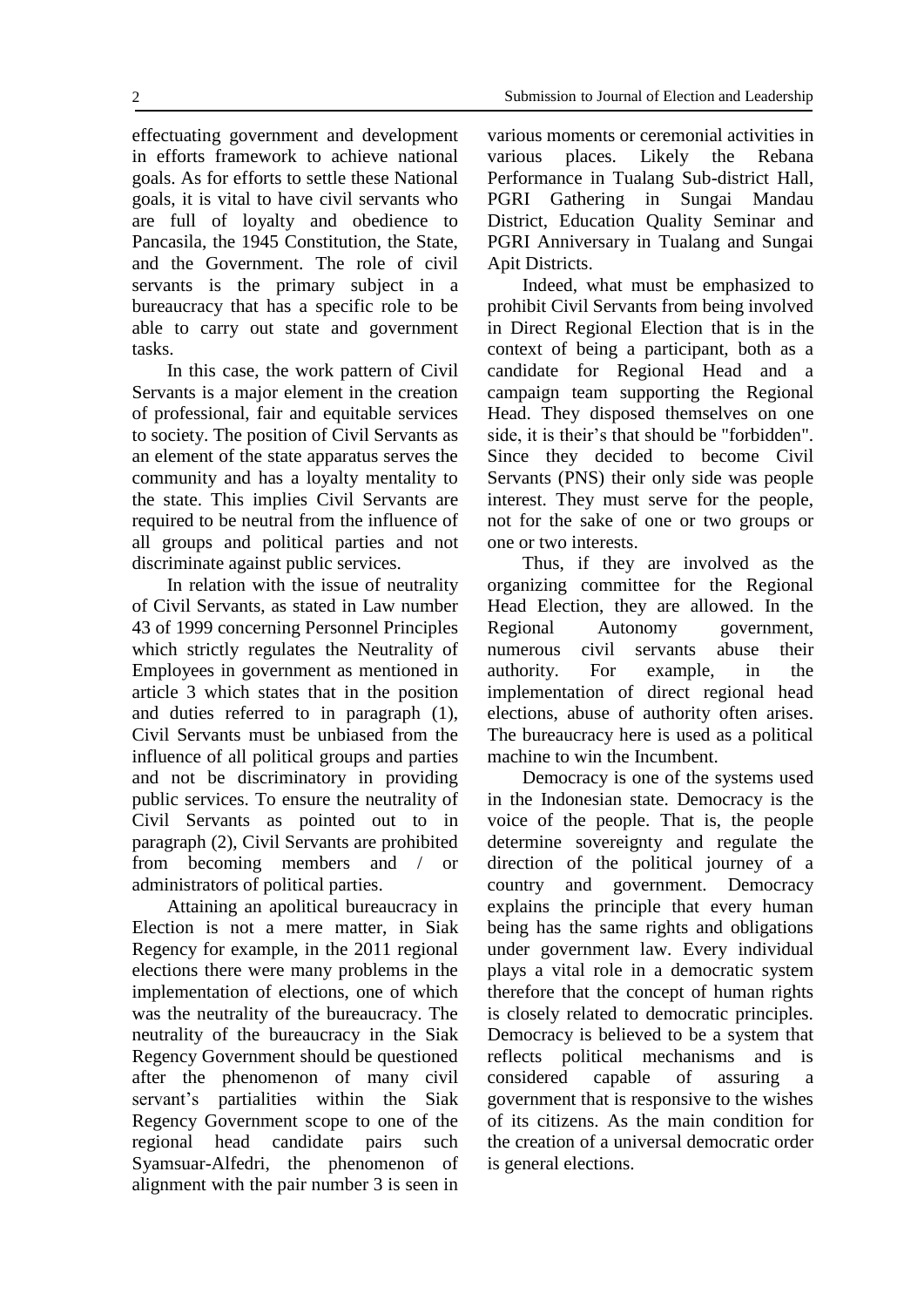General elections are an important means of democracy. In substance, the definition of direct Pilkada what J. Prihatmoko said is less relevant with current conditions. The reason is, the election is still has not opened wide access to society, especially the opportunity to become candidate for regional head, considering that the community does not can nominate a candidate for regional head without having to through political parties.

In addition, the recruitment process for head candidates' areas carried out by political parties tend to limit community opportunity in submission the candidate. For this reason, there are regulations that allow there is an independent candidate to be able to registering for nomination is an open regional head recruitment effort and prioritize the participation of the community. The efforts made by the Election Commission of Pekanbaru in data collection and mapping of suffrage of citizens in the border area of Pekanbaru and Kampar walk is not optimal for a long period of time but has shown improvement on the sustainability of suffrage in the interests of the election (Yandra, 2017). It is not only the definition of a process of real manifestation of people's sovereignty but as an instrument of ongoing social and political change also succession. Election is considered as a concrete form of dominance in people hands and the most tangible of people's participation in state administration. Since with the general election, the community individually has the right to vote to elect a leader or representative of the people.

By virtue of the bureaucrat is not a political apparatus, they should keep away from things that can make them nonneutral. In Law number 5/2014 cites that ASN in conducting its profession must be stand on several principles, namely: basic values; code of ethics and code of conduct; commitment, moral integrity, and responsibility to public services; competencies required in accordance with the field of duty; academic qualification. The basic values in these principles have meanings, including: carrying out duties in a professional and impartial manner; creating a non-discriminatory work environment; accountable for their actions and performance to the public.

#### **2. Research Method**

The research method in this presentation is literature review. All information and knowledge can be obtained from the website and several journals and documentation related to practical politics. Furthermore, secondary data is obtained through tracking data through mass media and online social media and then interpreted with a theoretical approach

#### **3. Result and Discussion**

#### *3.1 ASN Neutrality Violation*

ASN is a public service that should not be interfered with by the flow of practical politics which could cause them no longer professional in their work and non-optimal servants, which is worse, people's interests are distorted and they tend to only assume about their personal affairs. Nevertheless, what happens after observing the field, there are dozens of ASNs that are not neutral in terms of politics. After the author has seen and analyzed the factors that prevent ASN from being neutral, it is quite humane, but whatever it is, ASN is public and may not participate in any political activities.

Types of ASN Neutrality Violations in Political Aspects based on the PANRB Ministry Circular Number B/71/ M.SM.00.00/2017 and KASN Circular Number B-2900/KASN/11/2017, which are as follows:

- 1. Campaign/social media outreach (posts, comments, shares and likes). This is as Article 11 letter c PP No. 42 of 2004.
- 2. Involvement in campaign activities. (Article 4 number 15 letter a and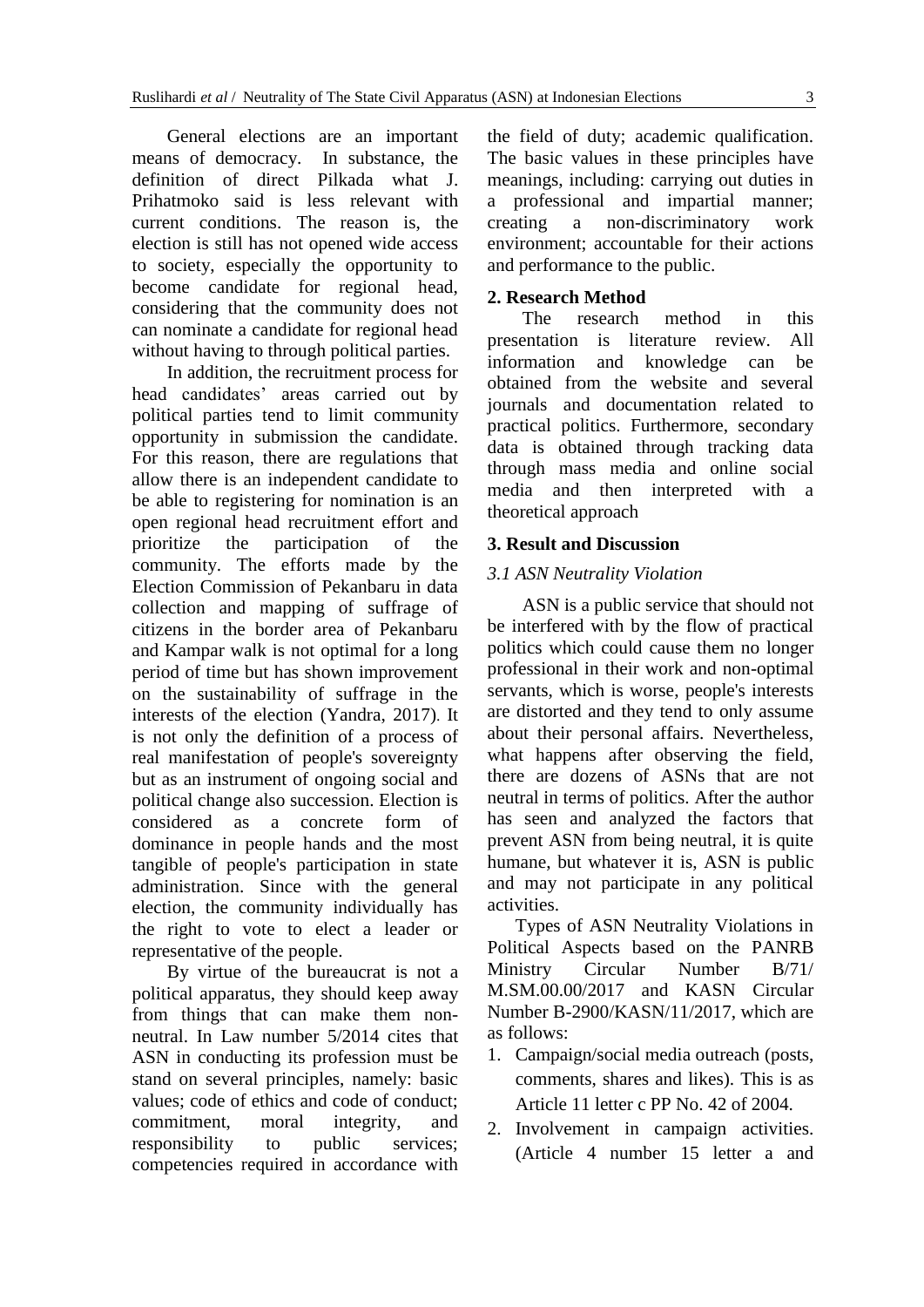Article 12 number 9 PP No.53 of 2010).

- 3. Become a campaign participant using the attributes of the party/civil servant attributes. (Article 4 number 12 letter b PP No.53 of 2010).
- 4. As campaign participants by mobilizing other civil servants. (Article 4 number 12 letter c PP No.53 of 2010).
- 5. As a campaign participant with State facilities (Article 4 number 12 letter d PP No.53 of 2010).
- 6. Making decisions that can benefit/ disadvantage the candidate pairs during the campaign period. (Article 4 number 13 letter a, Article 4 number 15 letter c, and Article 13 PP No.53 of 2010).
- 7. Using facilities associated with the position in campaign activities. (Article 4 number 15 letter b and Article 13 number 13 Government Regulation No. 53 Year 2010).

In practice, there were three forms of violations committed by civil servants and government officials in elections. First, the abuse of authority they have, including issuing regulations requiring campaigns to subordinates, raising funds for certain political parties, granting business licenses accompanied by demands for support to certain political parties / candidates, using government assistance for campaigns, changing official travel costs, and forcing subordinates to finance campaign for political parties / candidates from the state budget. Second, direct use of state facilities, for example the use of official vehicles, official residences, and government offices and their accessories. Third, providing other support, such as donation assistance, covert campaigns, attaching political party/ candidate attributes in the office, wearing political party/candidate attributes, attending campaign activities using official attire and accessories, and approving campaign violations using state facilities and unfair treatment/discriminatory for the use of state facilities to political parties/ candidates.

The National Civil Service Agency (BKN) noted that there were 1,005 state civil servants (ASN) who were reported to have violated the neutrality of ASN. Since it is resulted from the reconciliation of data on neutrality violations on Thursday, November 26, 2020 by the Deputy for Supervision and Control of the BKN. Of the thousands who were reported, 727 were recommended to have committed violations. "Up to now, there have been 580 ASNs that have been sanctioned with violations of neutrality by the Agency's Civil Service Officer (PPK). Meanwhile, a total of 147 ASNs have not received follow-up from PPK and 121 others are still being processed by PPK, "as quoted from a written statement from the official BKN website, Monday (30/11/2020).

BKN has also blocked 26 personnel data and unblocked eight personnel data. As for its distribution, blocking is mostly done at central agencies (17 personnel data), Regional Office (Kanreg) IV BKN Makassar (5 personnel data), Kanreg IX BKN Jayapura (2 personnel data), Kanreg III BKN Bandung (1 employment data), and Kanreg XII BKN Pekanbaru (1 employment data).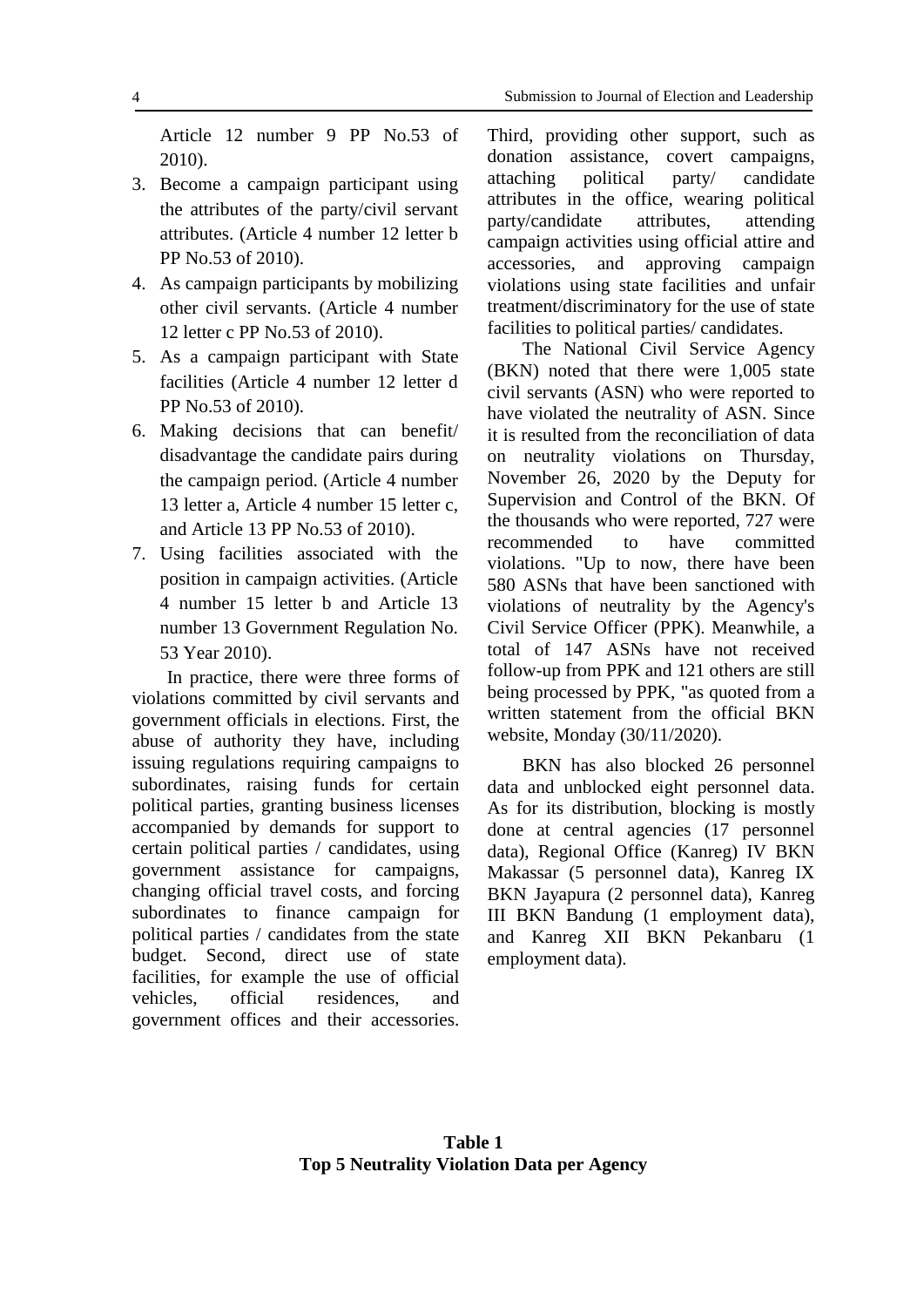| N <sub>0</sub> | Government Agencies                    | Total | Investigated |
|----------------|----------------------------------------|-------|--------------|
| 1.             | Purbalingga district<br>government     | 56    | 56           |
| 2.             | Wakatobidistrict<br>government         | 31    | 29           |
| 3.             | South Halmahera<br>district government | 23    | 23           |
| 4.             | <b>Bimadistrict</b><br>government      | 24    | 23           |
| 5.             | South Minahasadistrict<br>government   | 18    | 18           |

| Table 2                                                   |  |  |
|-----------------------------------------------------------|--|--|
| <b>Top 5 Neutrality Customer Data per Regional Office</b> |  |  |

| No | <b>Regional Office</b>                     | Ciry      | Total | Investigated |
|----|--------------------------------------------|-----------|-------|--------------|
| 1. | <b>Regional Office</b><br><b>IV BKN</b>    | Makassar  | 180   | 161          |
| 2. | Regional Office X<br><b>BKN</b>            | Denpasar  | 103   | 101          |
| 3. | <b>Regional Office</b><br><b>XI BKN</b>    | Manado    | 89    | 85           |
| 4. | Regional Office I Yogyakarta<br><b>BKN</b> |           | 82    | 82           |
| 5. | <b>Regional Office</b><br>XII BKN          | Pekanbaru | 75    | 72           |

**Table 3 Top 5 Neutrality Violation Data per Types**

| No | Violation types                                                                                                                                                                                                                                                                                                                                                                                                            | Total | Investigated |
|----|----------------------------------------------------------------------------------------------------------------------------------------------------------------------------------------------------------------------------------------------------------------------------------------------------------------------------------------------------------------------------------------------------------------------------|-------|--------------|
|    | Providing support to regional head/deputy regional<br>head candidates. By carrying out activities that lead to<br>taking sides with candidate pairs who participate in the<br>election before, during and after the campaign period,<br>including meetings, invitations, appeals, appeals, or<br>giving goods to civil servants within their work unit,<br>family and community members (article 4 number 15)<br>letter d) | 70    | 70           |
| 2. | Involving in campaign activities to support candidates<br>for Regional Head / Deputy regional head (article 4)<br>point 15 letter a)                                                                                                                                                                                                                                                                                       | 38    | 38           |
| 3. | Run for regional head                                                                                                                                                                                                                                                                                                                                                                                                      | 37    | 37           |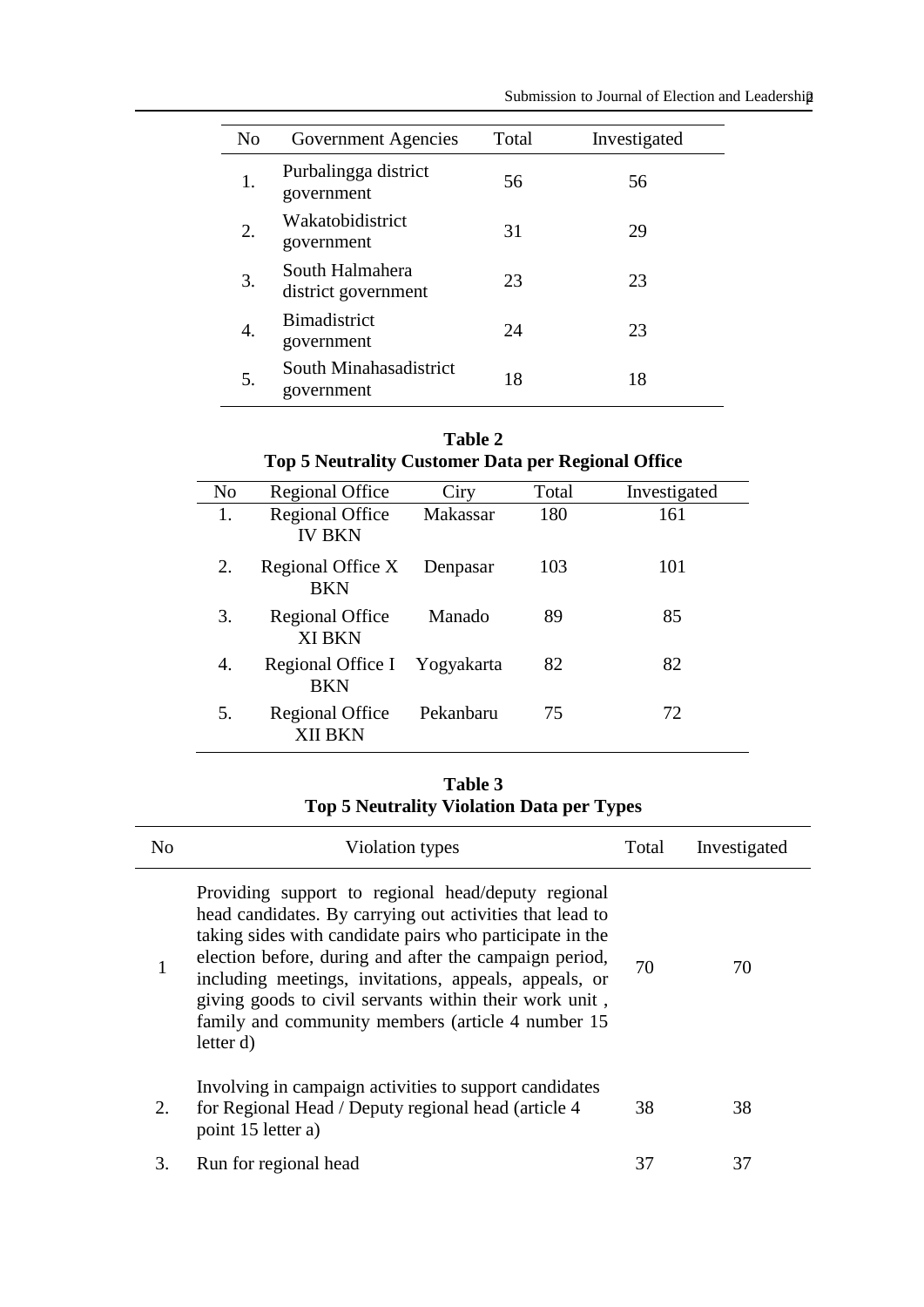| Take sides with the influence they have                                                                | 13 | 13. |  |
|--------------------------------------------------------------------------------------------------------|----|-----|--|
| Using facilities associated with the position in<br>campaign activities. (Article 4 point 15 letter b) | 13 | 13  |  |

Source:<https://detikdispen.bkn.go.id/home/index/2020>

#### **3.2 Causes of ASN Non-Neutrality**

According to survey results in the field of study and development of the KASN system in 2018, there were several factors that caused violations of ASN neutrality. These factors include: the imposition of sanctions is still feeble, the non-neutrality of ASN which is still considered normal, lack of integrity of ASN to be neutral, the intervention from the leadership, lack of understanding of regulations regarding the neutrality of ASN, the motive to get or maintain a position, material, or project as well as kinship with candidates (menpan.go.id, 10 August 2020). In addition, according to the Executive Director of the Association for Elections and Democracy (Perludem), Titi Anggraini, the neutrality of ASN will get worse if it is added to the issue of kinship politics in political parties in each region. Therefore, it is necessary to make a regulation that reforms political party institutions that they no longer prioritize kinship political systems in political recruitment, as well as the need to revise general election regulations (validnews.id, 10 August 2020).

Meanwhile, Commission II of the House of Representatives of the Republic of Indonesia proposed that the position of ASN is equivalent to that of the TNI/Polri in the simultaneous regional elections, namely that ASN voting rights are proposed to be eliminated. As stated in the Deputy Chairman of Commission II of the Indonesian Parliament, Saan Mustopa, ASN is often used by incumbent regional head candidates who take advantage of ASN position to gain votes or support from the bureaucracy so the neutrality during the elections in ASN is difficult to materialize (m.medcom.id, 31 August 2020).

### **3.3 ASN Sanctions that Violate the Neutrality of the Regional Election**

A total of 362 State Civil Servants (ASN) who were deemed to have violated neutrality in the 2020 simultaneous regional elections received sanctions on November 5, 2020. These sanctions were given by the Civil Service Officer (PPK) in accordance with the provisions of the Joint Decree (SKB) of the Head of the State Civil Service Agency (BKN) Minister for Administrative Reform and Bureaucratic Reform (PAN RB), Minister of Home Affairs, Chairperson of the State Civil Apparatus Commission (KASN) and Chairman of the Election Supervisory Agency (Bawaslu) concerning Guidelines for Monitoring the Neutrality of State Civil Servants in Organizing Concurrent Regional Head Elections in 2020. "Neutrality is a common concern that we must continue to maintain as a form of our consistency in implementing the SKB", said Deputy for Supervision and Control of BKN Otok Kuswandaru in a written statement received by Kompas.com, Thursday (12/10/2020). Meanwhile, Director of Supervision and Control IV Bambang Hari Samastostated that ASN neutrality is apivotal prerequisite for the effective implementation of ASN functions. "Namely ASN as Policy Executor, Public Servant and the glue of the Unitary State of the Republic of Indonesia (NKRI)," he said. Bambang emphasized that there should be no perception that there is no problem if civil servants violate neutrality. Imposing sanctions is considered an effective way so that violations of neutrality by civil servants can be minimized.

Other data on ASN neutrality violators stated that as many as 827 ASNs had been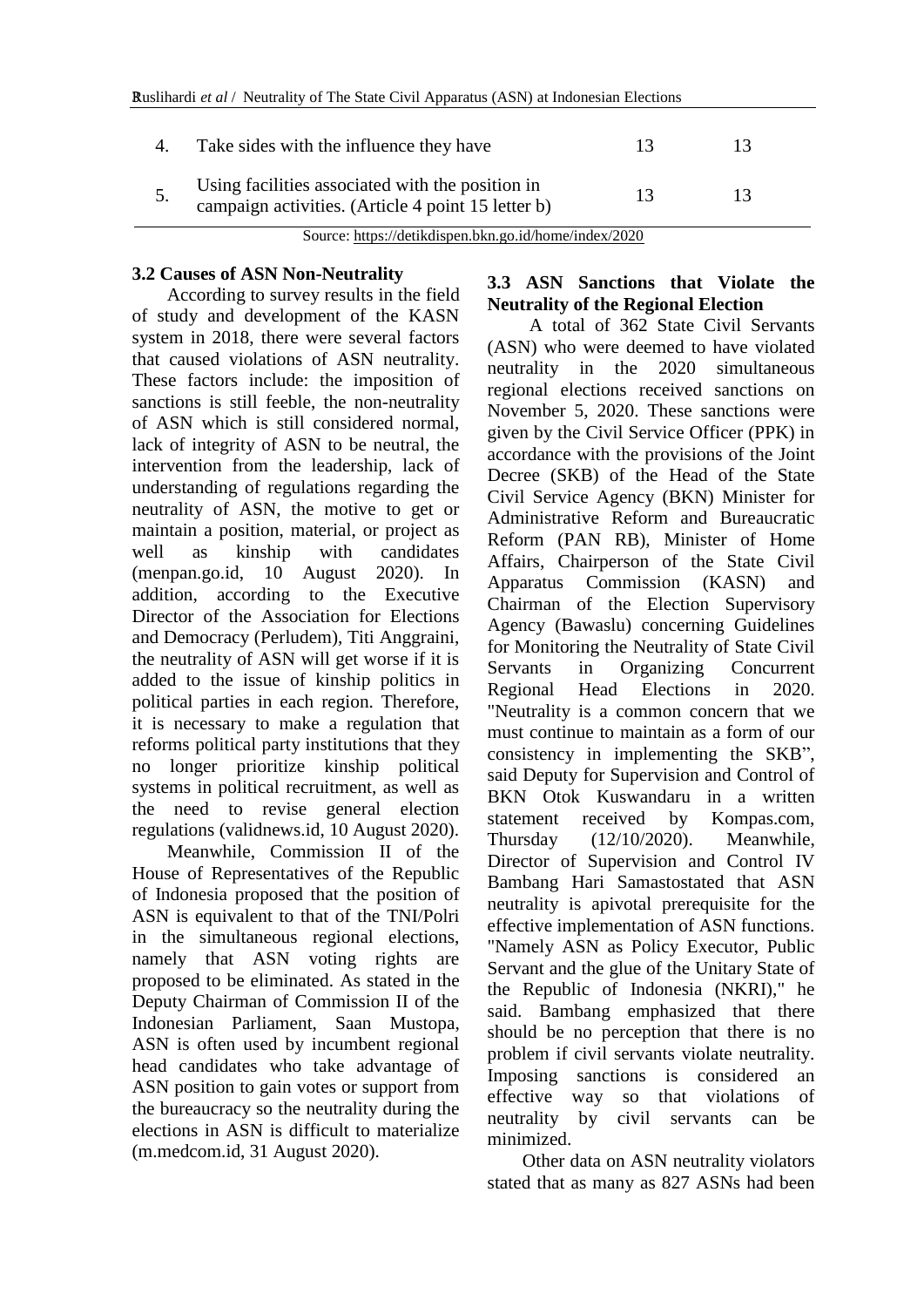reported as violating neutrality. In addition, as many as 606 ASNs who violated them have received recommendations from KASN. Meanwhile, the other 72 ASNs have not been followed up by PPK by imposing sanctions and blocked employment data.

Meanwhile, the Government of the Republic of Indonesia through the Ministry of Administrative and Bureaucratic Reform (Kemenpan RB) emphasizes the importance of the State Civil Service (ASN) to maintain neutrality during the political year (2018-2019). Therefore, every ASN violating the ASN code of ethics during that period must be prepared to bear sanctions. Civil servants who do not implement these provisions will be subject to disciplinary sanctions. In the letter stipulated on December 27, 2017, it was stated that in accordance with the Government Regulation of the Republic of Indonesia Number 53 of 2010 concerning Discipline of Civil Servants, moderate to severe disciplinary penalties will be imposed. The sanctions are in the form of postponement of periodic salary increases for 1 year, then postponement of rank for 1 year, and demotion of one lower level for 1 year.

Whereas for severe discipline, sanctions can be imposed in the form of a demotion of a lower level for three years, other than that transfer can be imposed in the context of a lower level demotion, then release from office or dismissal with respect not at his own request as a civil servant.

## **Table 4**

### **Survey Results for System Assessment and Development, KASN 2018 The cause of violation of ASN neutrality**

|       | There is a motive for getting |  |
|-------|-------------------------------|--|
| 43,4% | / maintaining position        |  |
|       | material / project            |  |
| 15,4% | There is a kinship with the   |  |
|       | candidate                     |  |
|       | Lack of understanding<br>- of |  |
| 12,1% | rules / regulations regarding |  |
|       | the neutrality of ASN         |  |
|       | There is intervention         |  |
| 7,7%  | pressure from leaders         |  |
|       | superiors.                    |  |
| 5,54% | Lack of ASN integrity to be   |  |
|       | neutral                       |  |
| 4,9%  | ASN non-neutrality is seen    |  |
|       | as commonplace                |  |
| 2,7%  | Weak sanction                 |  |
| 6,6%  | No answer                     |  |

Source: Survey Results for System Assessment and Development, KASN 2018

#### **4. Conclusion**

The rise in cases of violations of ASN neutrality shows that the politicization of the bureaucracy is still closely related to the practice of government administration, especially ahead of the General Election and Pilkada. The position of ASN as a bureaucratic engine can turn into a political machine for the authorities. This of course is inseparable from the regulatory system that places regional heads as PPK which has a major influence on the behavior and position of ASN. This can also have an